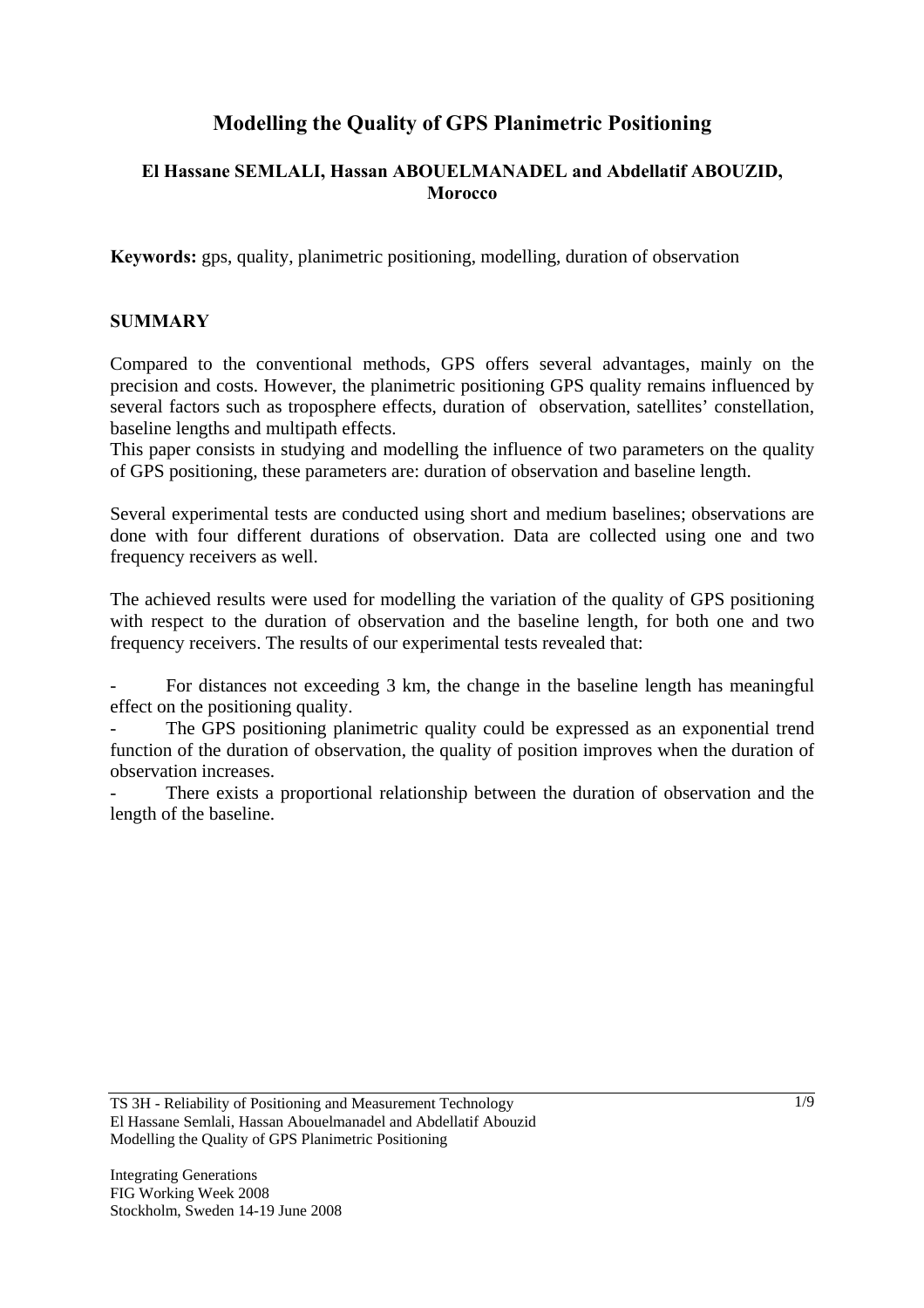# **Modelling the Quality of GPS Planimetric Positioning**

# **El Hassane SEMLALI, Hassan ABOUELMANADEL and Abdellatif ABOUZID, Morocco**

# **1. INTRODUCTION**

The Global Positioning System (GPS) has been conceived to respond to some specific military positioning needs, but it has brought a great revolution in geodesy mainly in the determination of geodetic reference frames.

GPS offers a three-dimensional positioning in a global reference frame, at any time, regardless of the meteorological conditions and over the globe. Compared to the conventional methods, GPS offers several advantages, concerning mainly the production, the cost, the precision and time saving.

However, the GPS planimetric quality of positioning by is influenced by systematic and random errors, so that the precision of positioning can reach the order of a centimetre or better depending on the type of equipment and the procedures used.

The GPS planimetric positioning quality remains influenced by several factors such as troposphere effects, duration of observation, satellites' constellation, baseline lengths and multipath effects.

The objective of this paper consists in studying and modelling the influence of two parameters on the quality of GPS positioning, these parameters are: the duration of observation and the baseline length.

Several experimental tests are conducted using short and long baselines; observations are done with four different durations of observation. Data are collected using one and two frequency receivers as well. Collected data and the results obtained are used to modelling the variation of the quality of positioning with respect to the duration of observation and the baseline length as well.

# **2. METHODOLOGY OF THE EXPERIMENTAL TESTS**

The duration of observation and the number of observed satellites are two determining factors in GPS positioning. In general, more the number of satellites is greater, more the geometry is better, and more the required occupation time is shorter. According to (Hofman and al, 1996) in normal atmospheric conditions, with four to six satellites, surveys in static mode, a baseline of 1 km can be observed during 20 to 35 minutes, whereas for a baseline of 10 km, the time required varies from 35 to 60 min.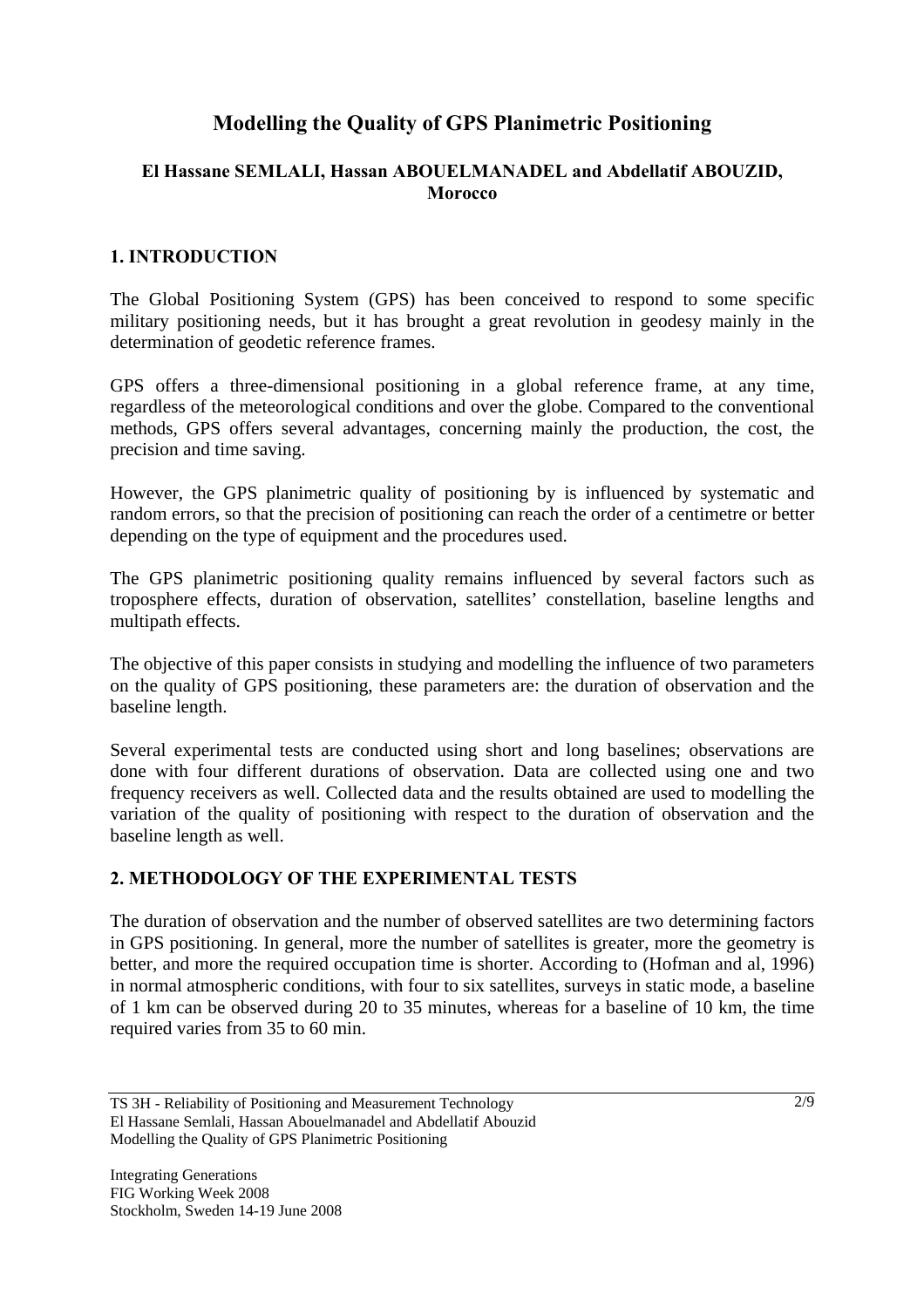In order to assess the effect of the time of observation and the baseline length we conducted three sets of experimental tests with different variants. These experiments are summarized below.

In the first set of experiences, we used four **one-frequency** receivers, the baseline lengths vary from 400 m to 1500 m, the durations of observations were 10, 20 and 30 minutes.

In the second set of experiences, we used four **single-frequency** receivers. But, the baseline lengths vary from 3 km to 20 Km, the durations of observations were 10, 20, 30 and 40 minutes. The set of points are some geodetic network points.

In the third set of experiences, we used three **double-frequency** receivers. But, the baseline lengths vary from 3 km to 40 Km, the durations of observations were 10, 20, 30 and 40 minutes with four repetitions four each duration of observation. The points used in this case are another set of geodetic network points.

# **3. ANALYSIS OF RESULTS**

The post-treatment is done in fast static mode with an interval of registration of 10s and an elevation mask of 15°, the PDOP mask is 5. In the context of this study, the planimetric positioning quality (Qp) is expressed in terms of precision of x-y coordinates. It is calculated as the square root of the sum of the variances of the two coordinates as follow.

$$
Qp = \sqrt{(6_X^2 + 6_Y^2)}
$$

#### **Results of the first set of experiences**

The coordinates of points are computed by a least squares adjustment while fixing the Lambert coordinates of one point as an adjustment constraint. The obtained results show that the quality of positioning varies between 2 and 6 cm for 10 minutes of observation, but it's less than one cm when the duration of observation varies between 20 and 30 minutes. Reasoning according to the duration of observation, we notice that the quality of positioning improves starting from 20 min of observation (figure 1).

On the other hand, changing the baseline length from 400 m to 1500 m does not have significant effect on the quality of positioning.

TS 3H - Reliability of Positioning and Measurement Technology El Hassane Semlali, Hassan Abouelmanadel and Abdellatif Abouzid Modelling the Quality of GPS Planimetric Positioning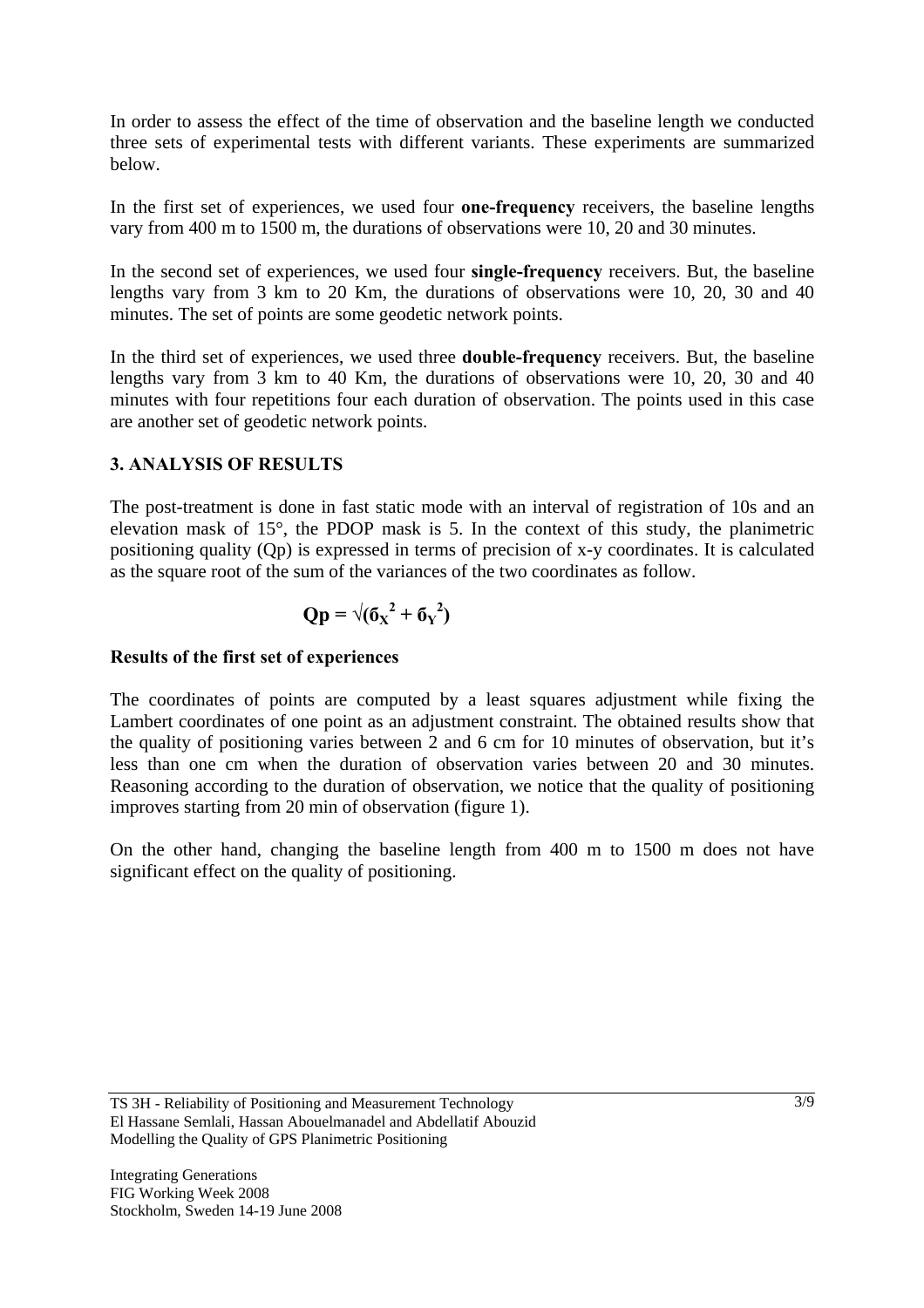

# **Results of the second set of experiences**

The coordinates of observed points are computed by a least squares adjustment fixing the Lambert coordinates of one point taken as an adjustment constraint. In these experiments we can distinguish two separate cases:

- For short baselines between 3 and 5 Km, the quality of position varies from 2.9 cm and 6 cm when considering 10 minutes of observation. But it is improves and varies between only 5mm and 9 mm for 20 and 30 minutes of observation.

For medium baselines between 5 and 20 Km, the quality of position varies from 3 mm to 7 mm for 10 and 20 minutes of observation. While it varies between 1 mm and 3 mm for 30 minutes of observation.

In this second set of experiments we can conclude that quality of position changes as function of the baseline length. For the class of baselines from 3 to 5km, this quality varies from 0.5 cm to 6 cm, but it is only between 0.1cm et 0.7 cm for the class of baselines 5km to 20km.

# **Results of the third set of experiences**

The coordinates of points are computed by a least squares adjustment fixing the Lambert coordinates of one point taken as an adjustment constraint.

For all observed baselines using two-frequency receivers, and four repetitions for each duration of observation, the quality of positioning varies between 6 mm and 1.7 cm.

In this case for the same distance, the increase in time observation implies an improvement in the quality of position. For example, for baselines between 20 and 40 km, considering 10 min of observation, the quality of position varies from 1.1 cm to 1.7 cm. while it varies between 0.7cm and 0.8 cm for 40 min of observation

TS 3H - Reliability of Positioning and Measurement Technology El Hassane Semlali, Hassan Abouelmanadel and Abdellatif Abouzid Modelling the Quality of GPS Planimetric Positioning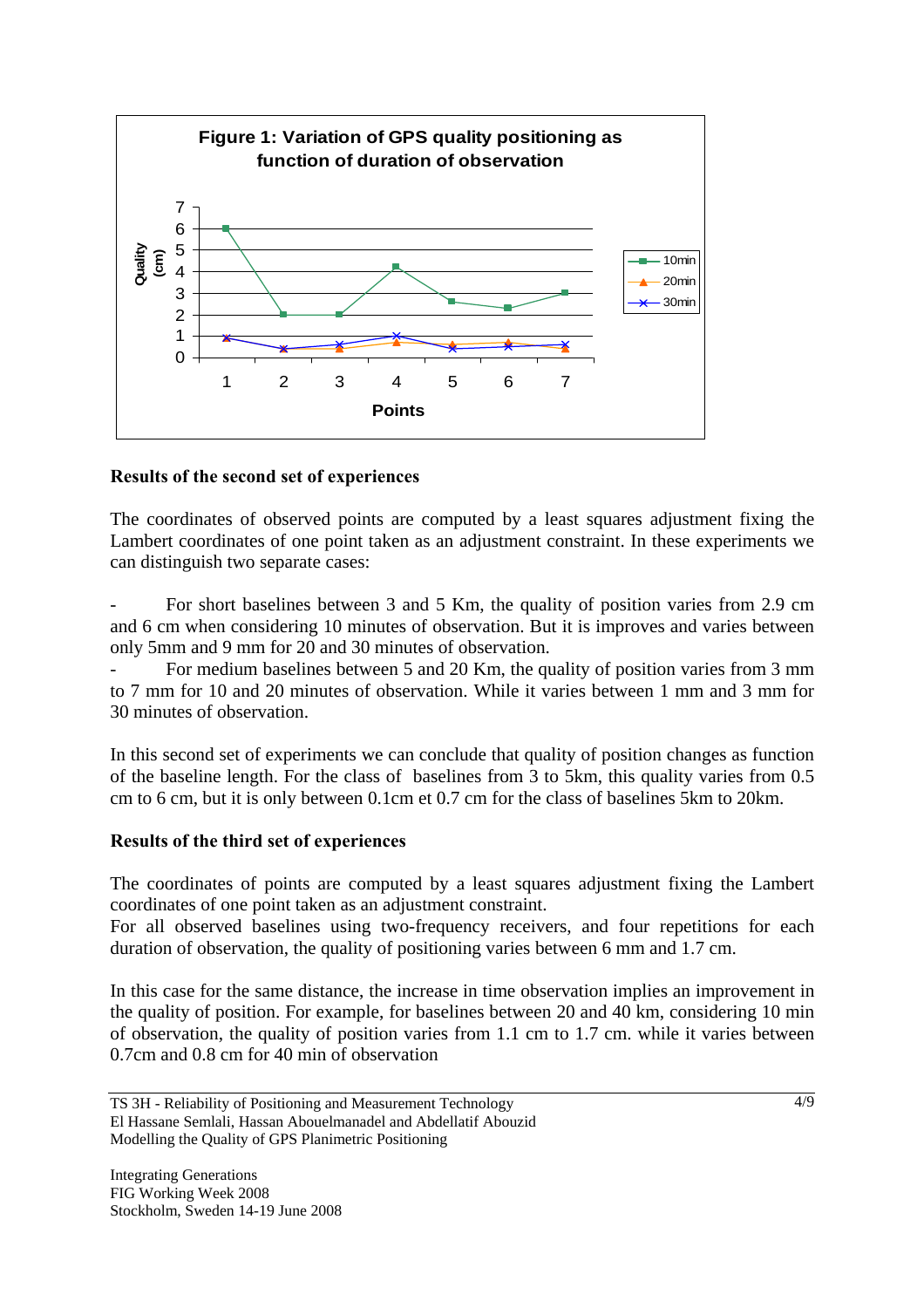On the other hand, for the same duration of observation, any increase in the length of the baseline generates a slight deterioration of the position quality. For example, considering 40 min of observation, the quality of position varies between 0.1 cm and 0.2 cm for baselines between 3 and 5km, while it varies from 0.6cm to 0.8 cm for baselines between 5 and 20 km.

# **4. MODELLING**

This part consists in modelling the variation of the quality of planimetric GPS positioning according to two parameters: the duration of occupation used and the length of the baseline. All models are deducted based on the results obtained from the observations of the experimental tests. For each parameter we will distinguish between observations made using the single frequency receivers and those using the double frequency receivers

# **4.1 MODELLING THE QUALITY AS FUNCTION OF DURATION OF OBSERVATION**

#### **Case 1: modelling using the single frequency receivers**

The former studies showed an exponential function of the precision of GPS with respect to the time of occupation (PSIMOULIS et al., 2004). In this respect, we adopted an exponential model in the following form:

$$
q = a e^{-bT}
$$

Notation:

- **q** : quality of planimetric positioning (in m)
- **T** : duration of observation (in min)
- a : linear parameter to be determined (in m)
- **b** : parameter to be determined (in min<sup>-1</sup>)
- **e :** the exponential function

Using the durations of observations and the quality of positioning obtained from the experimental tests; we have a sample data in the following table:

| Duration of observation (min) | quality of position (cm) |
|-------------------------------|--------------------------|
|                               |                          |
|                               | 0.5                      |
| 30                            | 0.6                      |
|                               |                          |

The curve of tendency corresponding to the experimental data and results is given by the following formula:

TS 3H - Reliability of Positioning and Measurement Technology El Hassane Semlali, Hassan Abouelmanadel and Abdellatif Abouzid Modelling the Quality of GPS Planimetric Positioning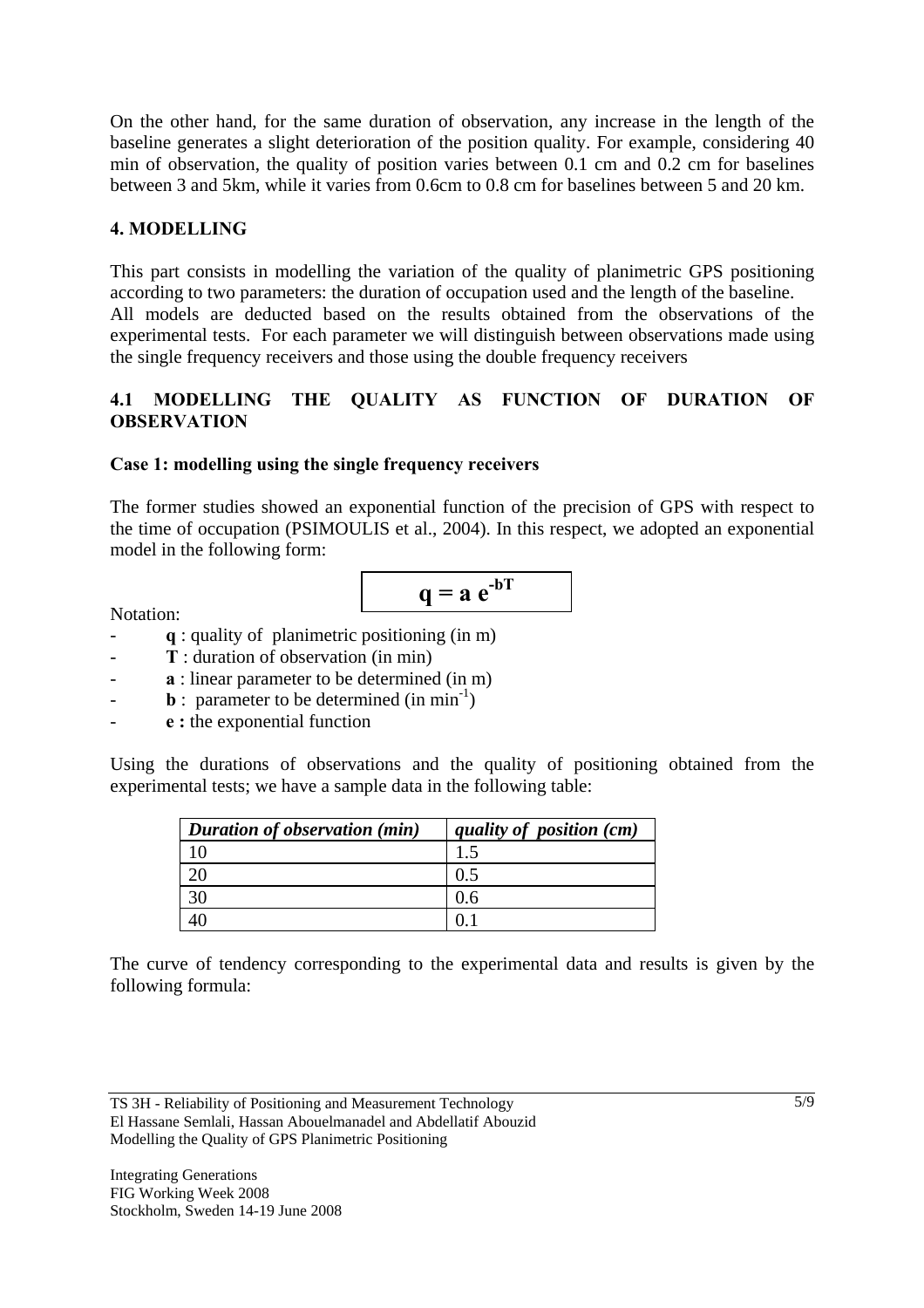With:

 $q_{TF1}$ : quality of planimetric positioning with respect to time using one frequency receivers (in m)

- T : duration of observation (in min)
- **e :** the exponential function

Therefore, this model adapts well the results obtained before; it means that the quality of position improves as a function of the increase in the duration of observation.

#### **Case 2: modelling using the double frequency receivers**

Using the durations of observations and the quality of positioning obtained from the experimental tests using **two frequency receivers**; we have the following sample data:

| Duration of observation (min) | quality of position (cm) |
|-------------------------------|--------------------------|
| 10                            |                          |
|                               |                          |
| 30                            |                          |
|                               |                          |

Hereafter, for the variation of the position quality with respect to the time of observation using **two frequency receivers**, the curve of tendency corresponding to our data is given by the following model:

$$
q_{TF2} = 0.0205e^{-0.0347 T}
$$

With:

 $q_{TF2}$ : quality of planimetric positioning with respect to time using two frequency receivers expressed in meters

- **T** : duration of observation (in min)

- **e : the** exponential function

This model agrees well with the results obtained before; in other words, the quality of position improves when the duration of observation increases.

#### **4.2 MODELING THE QUALITY OF POSITION AS FUNCTION OF THE BASELINE LENGTH**

#### **Case 1: Modelling using the one frequency receivers**

The model expressing the variation of the quality of position as function of the baseline length is a linear model such as:



TS 3H - Reliability of Positioning and Measurement Technology El Hassane Semlali, Hassan Abouelmanadel and Abdellatif Abouzid Modelling the Quality of GPS Planimetric Positioning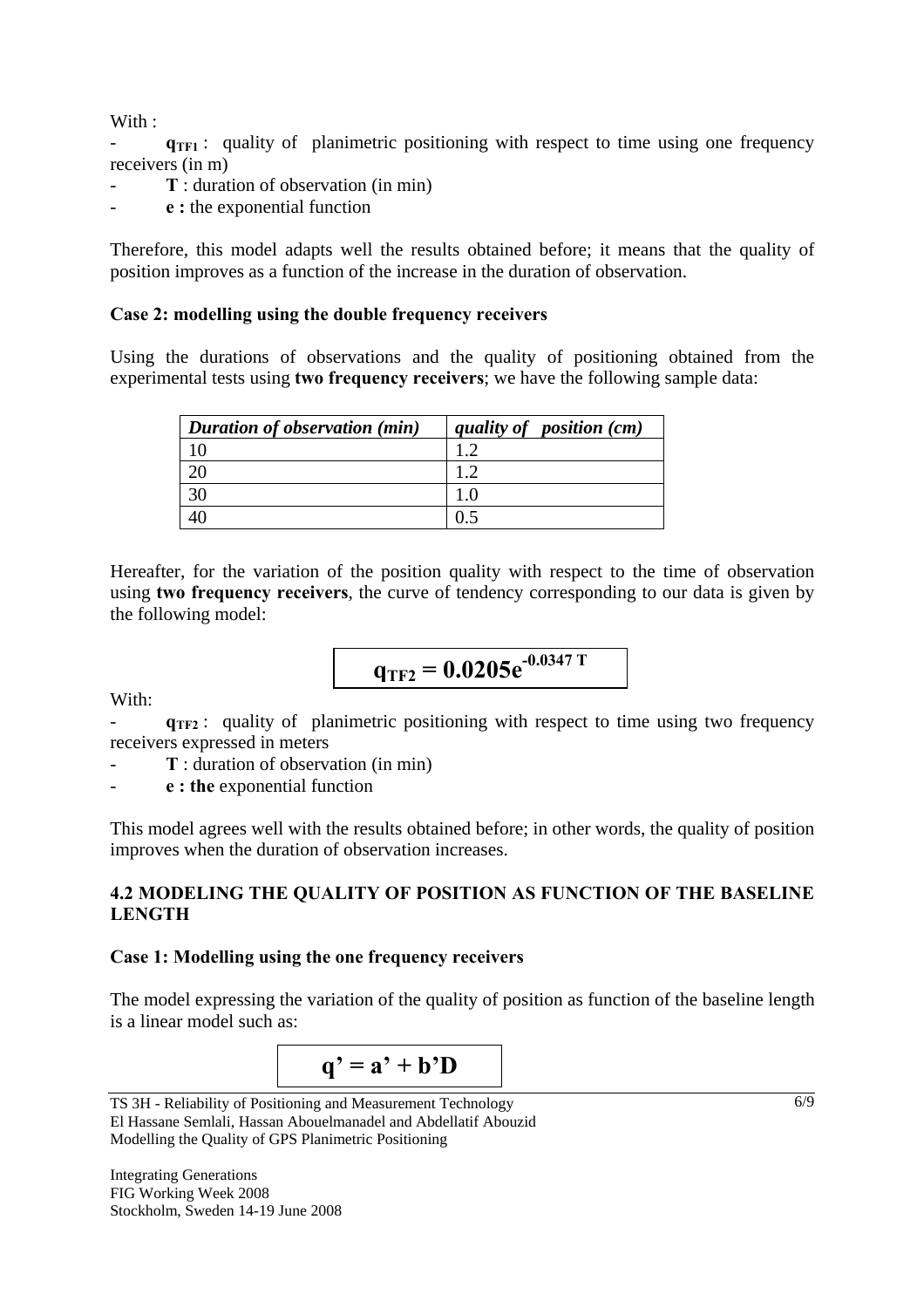Where:

- **q'** : standard deviation of the distance (en m).
- **D** : baseline length (in km).
- **a', b'** : parameters to be determined (**a'** in m and **b'** in ppm)

Observations are used to find the model corresponding to distances between 5 and 20km, which means that the deducted model is valid only for this range of distances. The tendency curve corresponding to our data is given by the following model:

# $q_{\text{DF1}} = 0.0002 + 3.10^{-5} \text{ D}(\text{km})$

In this equation **q**DF1 represents the

standard deviation of the distance using single frequency receivers, expressed in meters, and D is the baseline length expressed in km.

# **Case 2 : Modelling using the dual frequency receivers**

Note that all data used to fin the next model correspond to distances between 3 and 30km, which mean that the deducted model is valid only for this range of distances.

The model expressing the variation of the quality with respect to the baseline length using two frequency receivers is given by:

$$
q_{ DF2} (m) = 0.0013 + 2.10^{-4} D(km)
$$

Where  $q_{DE2}$  represents the standard deviation of the distance using two frequency receivers, expressed in meters, and D is the baseline length expressed in km.

# **5. CONCLUSION**

In this research paper we conducted several experiments for assessing and modelling the impact of the variation of the quality of GPS planimetric positioning as a function of the duration of observation and the length of the baseline.

We conducted experimental tests using different variants such as: short and medium baselines; observations are done with four different durations of observation. Data are collected using single and double frequency receivers as well.

The achieved results were used for modelling the variation of the quality of GPS positioning with respect to the duration of observation and the baseline length, for both single and double frequency receivers. The results of our experimental tests revealed that:

For distances not exceeding 3 km, the change in the baseline length has insignificant effect on the positioning quality. For baselines between 5 and 40 km, the factor baseline length has a very highly meaningful effect on the quality of position

TS 3H - Reliability of Positioning and Measurement Technology El Hassane Semlali, Hassan Abouelmanadel and Abdellatif Abouzid Modelling the Quality of GPS Planimetric Positioning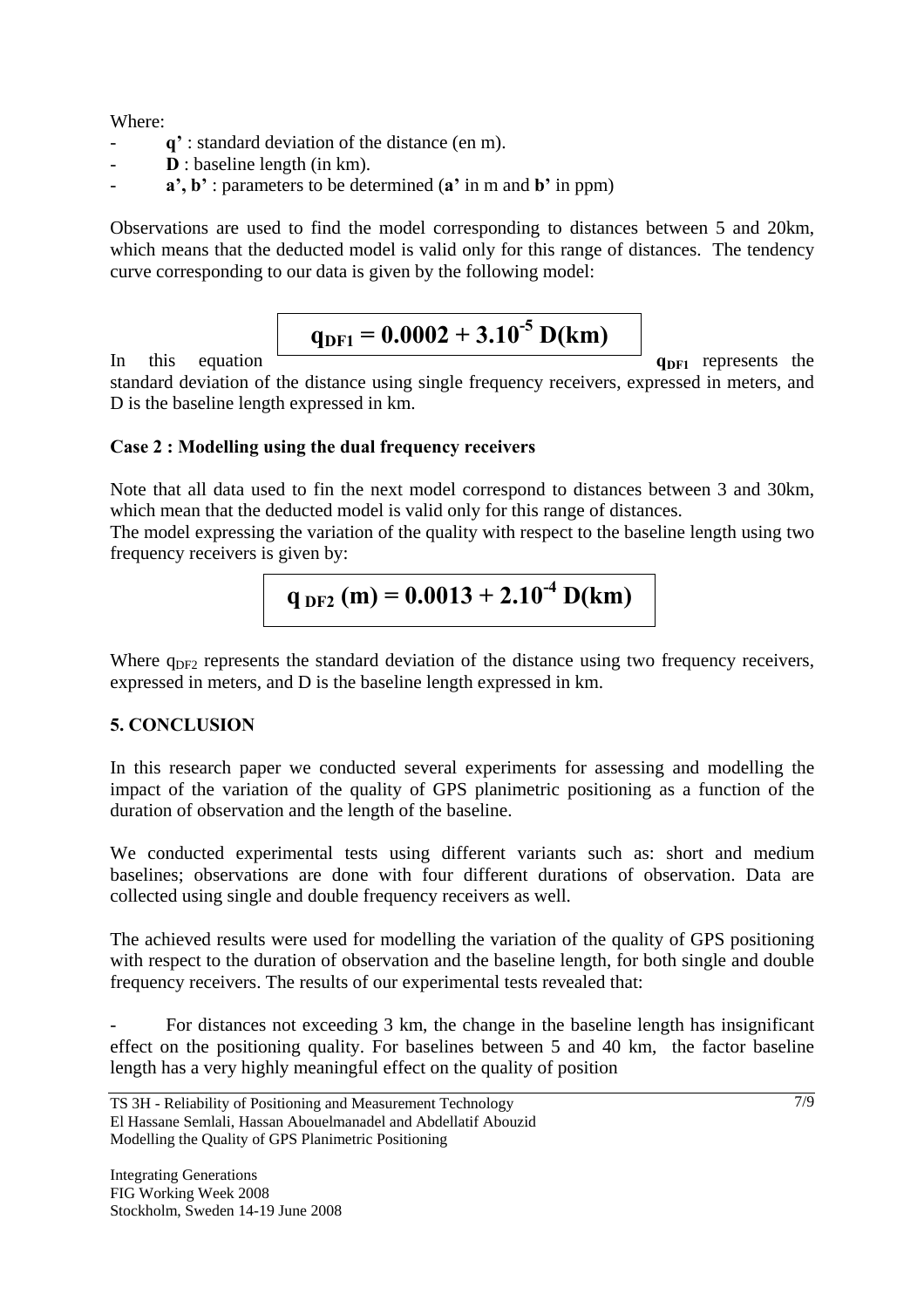The GPS positioning planimetric quality could be expressed as an exponential trend function of the duration of observation, the quality of position improves when the duration of observation increases.

There exists a proportional relationship between the duration of observation and the length of the baseline.

# **REFERENCES**

- Abouelmanadel et Abouzid, 2006. Etude de la qualité de positionnement par GPS en fonction de la ligne de base, du temps d'occupation et de la méthode d'observation. Mémoire de Fin d'études, Filière de Formation en Topographie, IAV hassan II.
- Botton S., Duquenne F., Egels Y., Even M. et Willis P. (1998) GPS localisation et navigation, editions HERMES, Paris.
- Bouteloup D. et Botton S. (2003) Présentation du système GPS, cours de géodésie, Cellule pédagogique et de recherche en astro-géodésie,ENSG.
- Counselman CC. et Abbot RI. (1989) Method of resolving radio phase ambiguity in satellite orbit determination. Journal of Geophysical research, 94(B6): 7058 - 7064.
- Euler H. (1990) Rapid ambiguity fixing in small scale networks, Ottawa, Canada.
- Hatch R. (1989) Ambiguity resolution in the fast lane, Second international technical meeting of the satellite Division of the institute of Navigation, Colorado.
- Hofmann B., Lichtenegger H. et Collins J. (1996) GPS Theory and Practice, Fourth revised edition, Springer Wien NEW YORK.

Psimoulis A., Kontogianni A., Nickitopoulou A., Pytharouli I. et Triatafyllidis P. (2004) Estimating the optimum of GPS static observation for short baseline determination, Greece.

Remondi (1985) Global positionning system carrier phase:description and use. Bulletin géodésique, 59.

SKI – Pro v 3.0 (2003) What's new? Guide d'utilisation.

Trimble Geomatics (2001) Office Manuel de l'utilisateur – Edition internationale

# **BIOGRAPHICAL NOTES**

#### **Professor El Hassane SEMLALI**

1979: Diploma of engineer in surveying from IAV Hassan II, Rabat, Morocco

1986: Master of Science from Ohio State University, Columbus, USA

1999: Doctorate of Sciences from the University of Liege, Belgium.

Principal areas of interest are: GIS, geodesy and surveying.

Publications: database design, error propagation in GIS, parcel redistribution methodology, GIS in land consolidation, cadastral systems, GPS, development of GIS applications.